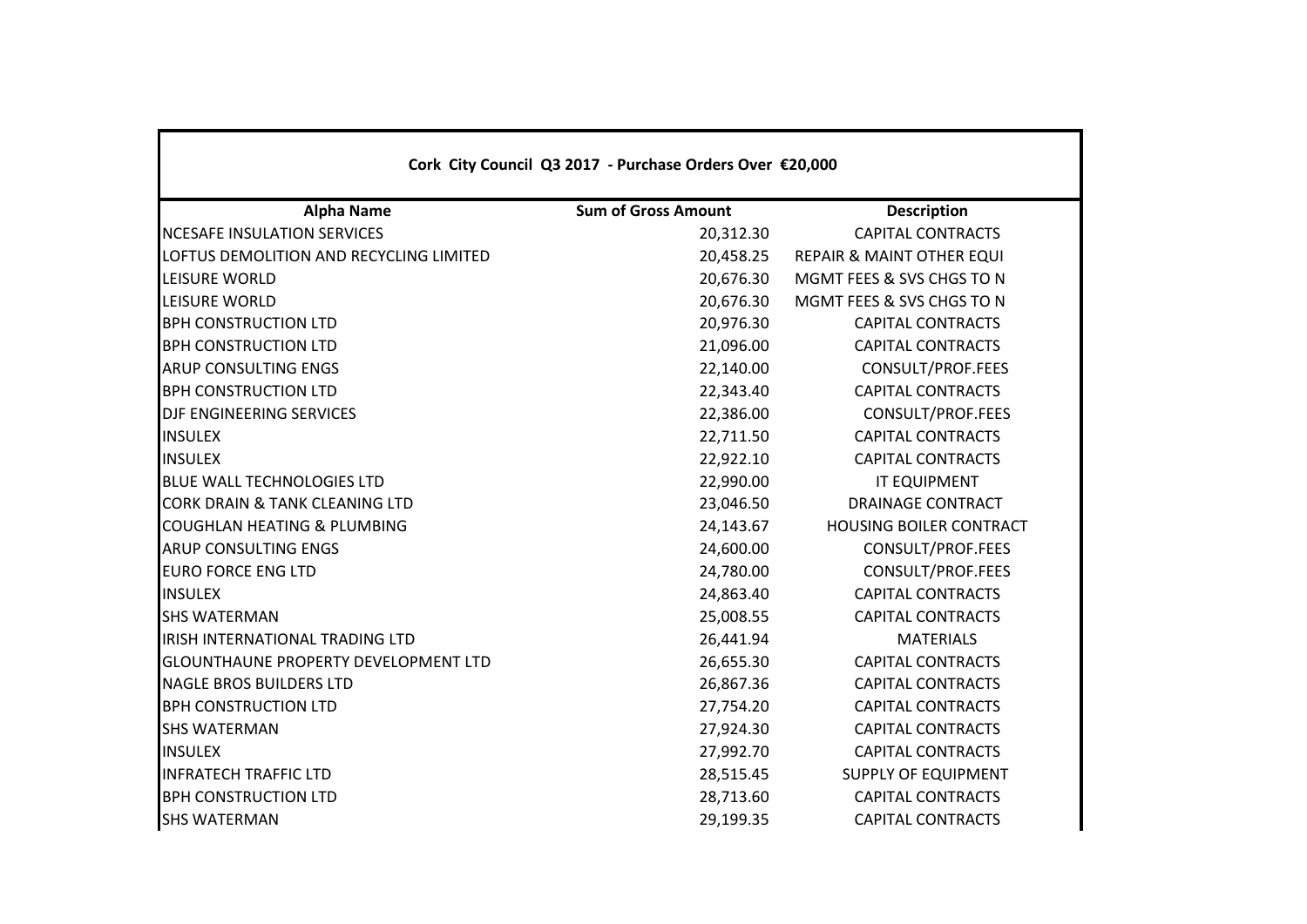| <b>INFRATECH TRAFFIC LTD</b>            | 29,356.00 | <b>SUPPLY OF EQUIPMENT</b>            |
|-----------------------------------------|-----------|---------------------------------------|
| MICHAEL SHEEHAN CONSTR. (FARRAN) LTD    | 30,412.50 | <b>CAPITAL CONTRACTS</b>              |
| <b>NAGLE BROS BUILDERS LTD</b>          | 30,938.62 | <b>CAPITAL CONTRACTS</b>              |
| <b>CAHALANE BROS LTD.</b>               | 31,907.70 | <b>CAPITAL CONTRACTS</b>              |
| AN POST-STATUTORY ACCS                  | 31,961.51 | <b>FINANCIAL SERVICES</b>             |
| LEISURE WORLD                           | 31,980.00 | MGMT FEES & SVS CHGS TO N             |
| <b>SHS WATERMAN</b>                     | 32,623.68 | <b>CAPITAL CONTRACTS</b>              |
| <b>BPH CONSTRUCTION LTD</b>             | 32,890.50 | <b>CAPITAL CONTRACTS</b>              |
| MICHAEL SHEEHAN CONSTR. (FARRAN) LTD    | 33,670.41 | <b>CAPITAL CONTRACTS</b>              |
| MICHAEL KELLEHER                        | 34,086.77 | <b>HOUSING BOILER CONTRACT</b>        |
| UNITY TECHNOLOGY SOLUTIONS              | 34,613.43 | <b>SOFTWARE LICENCES</b>              |
| <b>SHS WATERMAN</b>                     | 35,233.87 | <b>CAPITAL CONTRACTS</b>              |
| <b>CORK BUILDERS PROVIDERS</b>          | 35,790.34 | <b>MATERIALS</b>                      |
| <b>DONAL MURRAY LTD</b>                 | 36,222.80 | ELECTRICAL CONTRACT                   |
| <b>CANMONT LTD</b>                      | 37,500.00 | <b>RENT</b>                           |
| MICHAEL SHEEHAN CONSTR. (FARRAN) LTD    | 38,003.95 | <b>CAPITAL CONTRACTS</b>              |
| ARUP CONSULTING ENGS                    | 38,437.50 | CONSULT/PROF.FEES                     |
| <b>DONAL MURRAY LTD</b>                 | 38,771.89 | ELECTRICAL CONTRACT                   |
| ADR + PROJECT PROFESSIONALS LIMITED     | 39,015.60 | CONSULT/PROF.FEES                     |
| <b>CAHALANE BROS LTD.</b>               | 40,831.20 | <b>CAPITAL CONTRACTS</b>              |
| 4 SEASONS PROM LTD T/A ACS              | 43,203.75 | HALTING SITE CARETAKING CONTRACT      |
| <b>DEASY COACHES</b>                    | 44,280.00 | <b>OTHER TRAVELLING &amp; SUBS</b>    |
| HWBC CHARTERED SURVEYORS-RENT           | 44,895.00 | <b>RENT</b>                           |
| <b>ARAMARK PROPERTY</b>                 | 45,184.52 | MGMT FEES & SVS CHGS TO N             |
| AIRTRICITY UTILITY SOLUTIONS LTD        | 45,362.43 | <b>EQUIPMENT MAINTENANCE</b>          |
| <b>HBS CONSTRUCTION LTD</b>             | 49,309.00 | <b>CAPITAL CONTRACTS</b>              |
| <b>HOLDEN PLANT RENTALS LTD</b>         | 50,139.62 | <b>VEHICLE FLEET HIRE &amp; MAINT</b> |
| HOLDEN PLANT RENTALS LTD                | 50,139.62 | <b>VEHICLE FLEET HIRE &amp; MAINT</b> |
| <b>HOLDEN PLANT RENTALS LTD</b>         | 50,252.65 | <b>VEHICLE FLEET HIRE &amp; MAINT</b> |
| <b>BUS EIREANN</b>                      | 52,315.00 | PARK & RIDE MANAGEMENT                |
| MCGINTY & O SHEA LTD                    | 55,216.04 | <b>CAPITAL CONTRACTS</b>              |
| <b>BUS EIREANN</b>                      | 55,683.00 | PARK & RIDE MANAGEMENT                |
| KEYNOTE CONFERENCE SERVICES T/A KEYNOTE | 57,195.00 | CONSULT/PROF.FEES                     |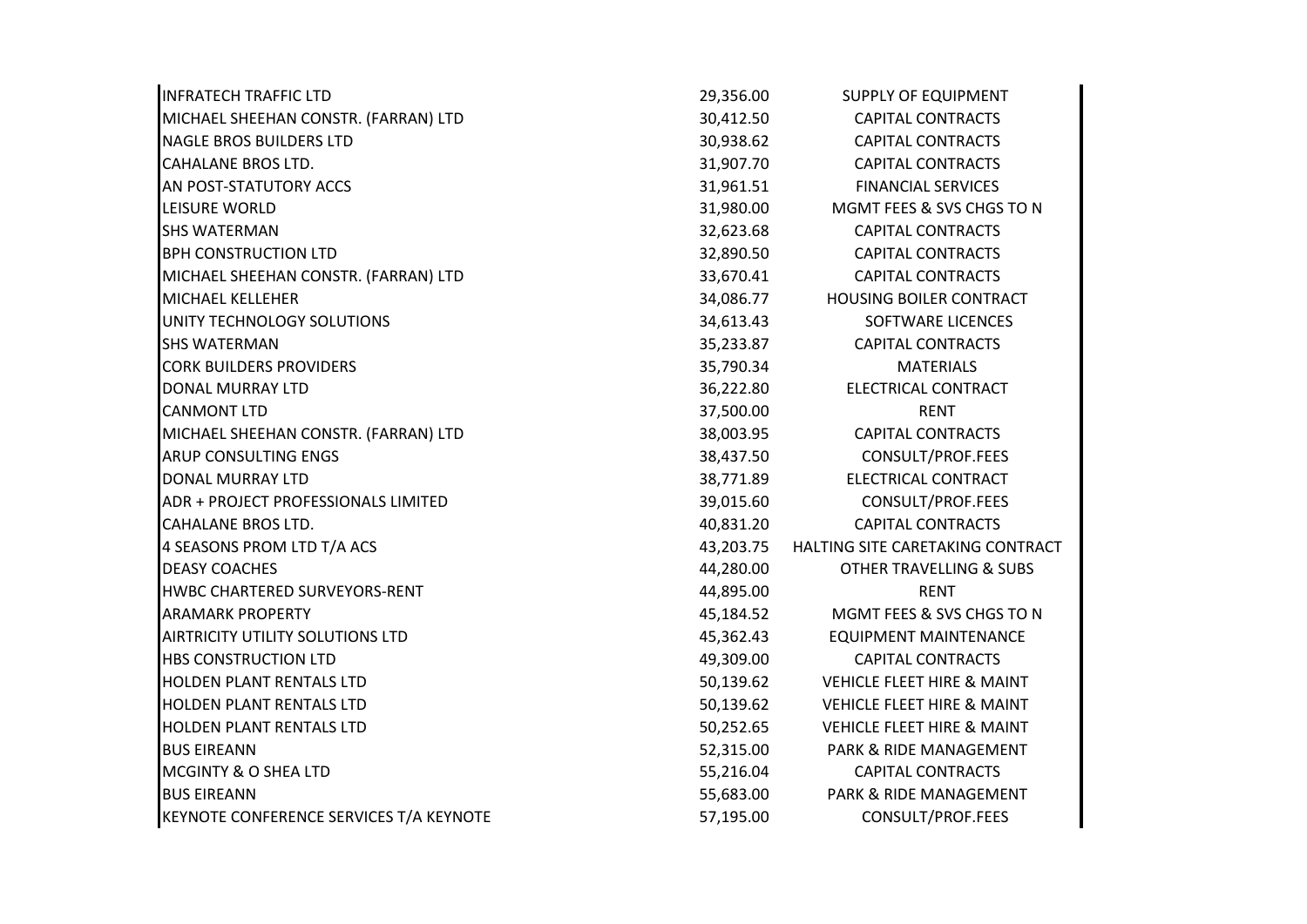| <b>MCGINTY &amp; O SHEA LTD</b>          | 59,205.36  | <b>CAPITAL CONTRACTS</b>              |
|------------------------------------------|------------|---------------------------------------|
| LITTLE BRIDGE FLOWERS LTD                | 61,248.73  | <b>MATERIALS</b>                      |
| <b>MICROMAIL</b>                         | 63,034.35  | SOFTWARE LICENCES                     |
| <b>CUMNOR CONSTRUCTION LTD</b>           | 63,964.42  | <b>CAPITAL CONTRACTS</b>              |
| DONAL MURRAY LTD                         | 64,436.46  | ELECTRICAL CONTRACT                   |
| <b>AN POST</b>                           | 65,000.00  | <b>POSTAGE</b>                        |
| <b>HOLDEN PLANT RENTALS LTD</b>          | 70,686.32  | <b>VEHICLE FLEET HIRE &amp; MAINT</b> |
| <b>HOLDEN PLANT RENTALS LTD</b>          | 70,686.32  | <b>VEHICLE FLEET HIRE &amp; MAINT</b> |
| <b>HOLDEN PLANT RENTALS LTD</b>          | 70,870.20  | <b>VEHICLE FLEET HIRE &amp; MAINT</b> |
| <b>MARINA WINDOWS LTD</b>                | 76,055.40  | MAINTENANCE CONTRACT                  |
| <b>BAYVIEW CONSTRUCTION LTD</b>          | 78,831.00  | <b>CAPITAL CONTRACTS</b>              |
| <b>ORACLE EMEA LTD</b>                   | 85,410.49  | <b>SOFTWARE LICENCES</b>              |
| ANDERCO SAFETY IRL LTD                   | 90,352.85  | <b>MATERIALS</b>                      |
| <b>MMD CONSTRUCTION</b>                  | 91,395.95  | <b>CAPITAL CONTRACTS</b>              |
| <b>DCH DEVELOPMENTS LIMITED</b>          | 92,250.00  | <b>CAPITAL CONTRACTS</b>              |
| <b>COUGHLAN HEATING &amp; PLUMBING</b>   | 92,801.91  | <b>HOUSING BOILER CONTRACT</b>        |
| <b>ENVIROBEAD LTD</b>                    | 96,007.75  | <b>CAPITAL CONTRACTS</b>              |
| <b>COUGHLAN HEATING &amp; PLUMBING</b>   | 97,275.00  | <b>HOUSING BOILER CONTRACT</b>        |
| DCI ENERGY CONTROL LTD                   | 103,250.97 | <b>CAPITAL CONTRACTS</b>              |
| AN GARDA SIOCHANA                        | 106,523.32 | <b>SECURITY - PROPERTY</b>            |
| <b>CAHALANE BROS LTD.</b>                | 106,697.00 | <b>CAPITAL CONTRACTS</b>              |
| <b>AIRTRICITY UTILITY SOLUTIONS LTD</b>  | 122,426.27 | <b>EQUIPMENT MAINTENANCE</b>          |
| HG CONSTRUCTION (IRELAND) LTD            | 151,200.00 | <b>CAPITAL CONTRACTS</b>              |
| <b>TERRY REA</b>                         | 153,905.12 | <b>HOUSING BOILER CONTRACT</b>        |
| <b>MARINA WINDOWS LTD</b>                | 156,460.35 | MAINTENANCE CONTRACT                  |
| <b>GRIFFIN BROS CONTRACTING LTD</b>      | 162,478.60 | <b>CAPITAL CONTRACTS</b>              |
| <b>COUGHLAN HEATING &amp; PLUMBING</b>   | 165,320.80 | HOUSING BOILER CONTRACT               |
| <b>MCGINTY &amp; O SHEA LTD</b>          | 186,714.90 | <b>CAPITAL CONTRACTS</b>              |
| <b>CUMNOR CONSTRUCTION LTD</b>           | 248,596.19 | <b>CAPITAL CONTRACTS</b>              |
| <b>MARTIN O'CALLAGHAN LTD</b>            | 264,852.61 | <b>CAPITAL CONTRACTS</b>              |
| <b>WARD &amp; BURKE CONSTRUCTION LTD</b> | 286,071.06 | <b>CAPITAL CONTRACTS</b>              |
| <b>RETROFIT DESIGNS LTD</b>              | 326,717.75 | <b>CAPITAL CONTRACTS</b>              |
| DEERMOUNT CONSTRUCTION LTD               | 382,344.00 | <b>CAPITAL CONTRACTS</b>              |